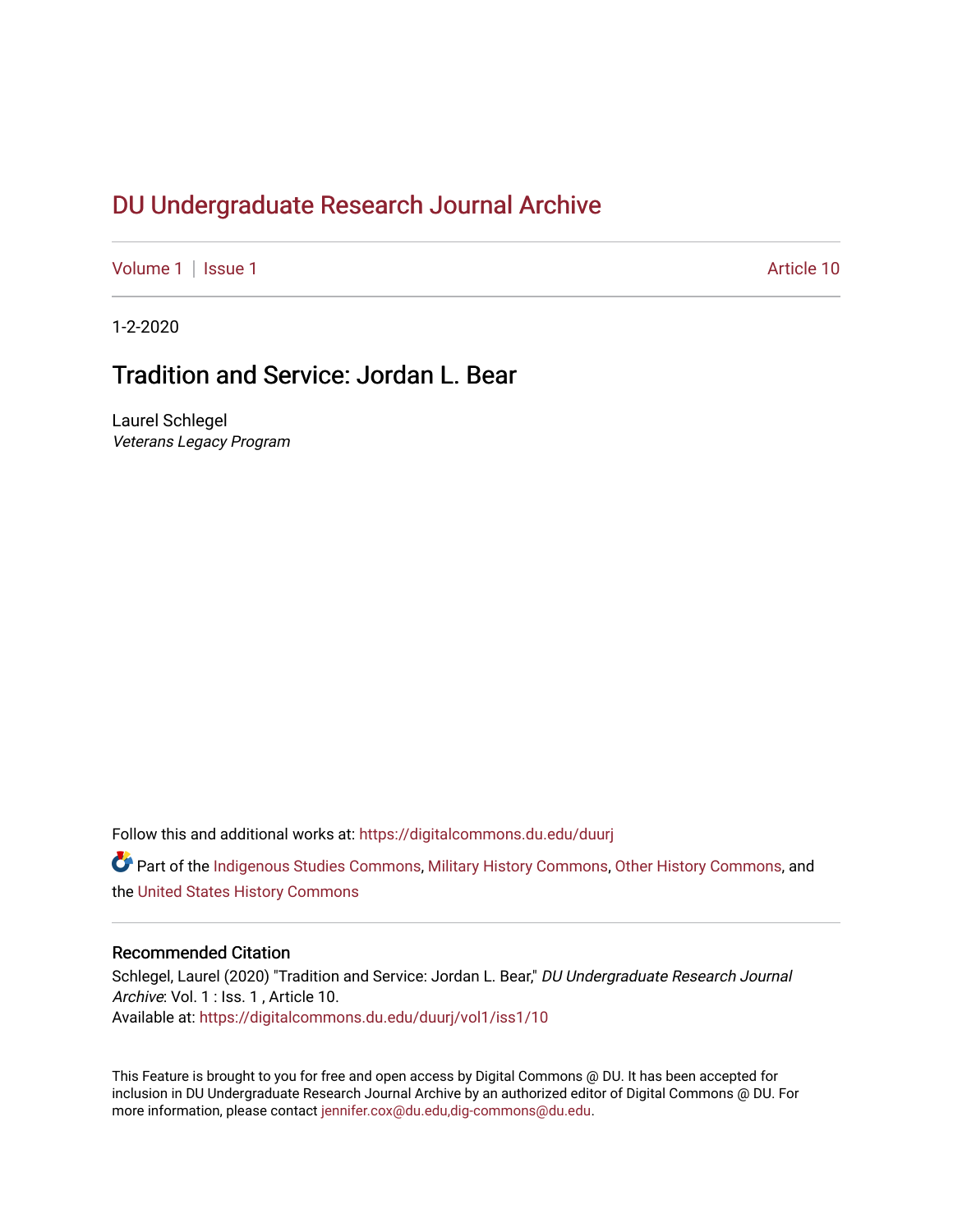## Tradition and Service: Jordan L. Bear

## Abstract

Veterans Legacy Program - Jordan L. Bear

## Keywords

Biography, Military, Colorado indigenous community, Native American military service

#### Publication Statement

Copyright held by the author. User is responsible for all copyright compliance.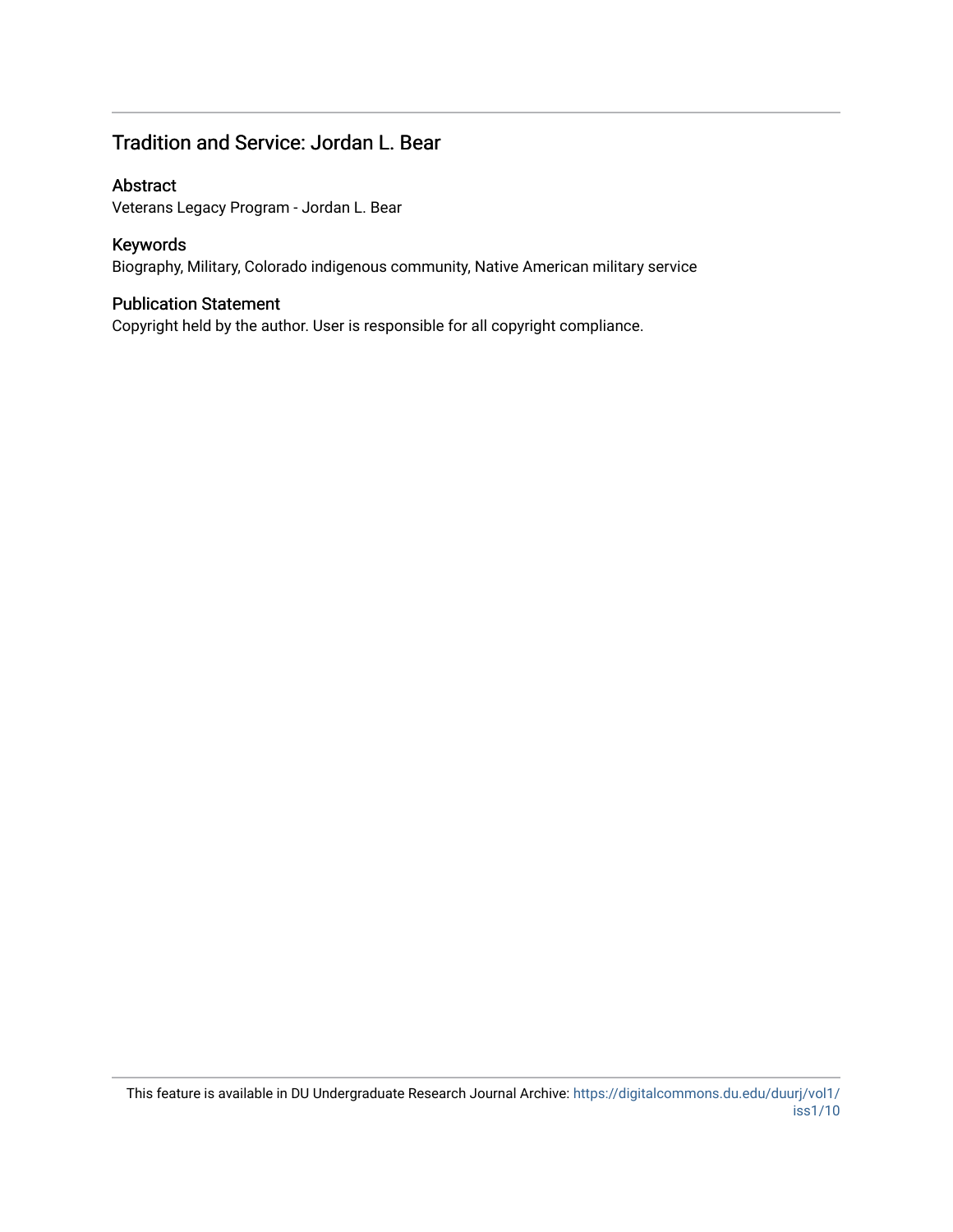# **Tradition and Service: Jordan L. Bear**

#### Laurel Schlegel

As a proud member of the Denver, Colorado indigenous community, Jordan L. Bear has had an incredible impact on both his country and community. Bear served as a paratrooper in the Afghanistan War for the United States Army for seven years before he was killed in action at his base in Afghanistan at the young age of  $25<sup>1</sup>$ . He is remembered as a loving son, brother, and father.

Bear was born on June 7th,  $1986<sup>1</sup>$ . He grew up in Denver, Colorado and was raised primarily by his mother, Cathleen Bear. He was one of three boys in the Bear family. He had an older brother named Jacob and a younger brother named Joshua. The boys attended Denver Public Schools growing up. Their grandmother, Ida Bear, was also very present in their lives growing up, as she helped to raise Jordan and his brothers<sup>2</sup>.



**Figure 1**

The family's cultural heritage stemmed from both Italian and Native American roots. Bear's father was of Italian descent, but he did not live with the Bears for much of their childhood<sup>3</sup>. Bear's mother's side of the family was American Indian. His grandmother, Ida, was born on a Ho-Chunk (Winnebago) reservation in  $Nebraska<sup>2</sup>$ . When she was young, she was relocated to a Native American Boarding School in California. At the time this was a federal government policy which required Indian children to be educated away from their home reservation with the goal of replacing traditional American Indian ways of life with those of'mainstream' white American culture<sup>4</sup>. Ida later married Logan Bear, who was also Native American, officially recognized as Omaha and Ponca. Logan Bear served in the military as well and the couple moved to Denver where they had three children, including Jordan's mother<sup>2</sup>.

Jordan attended John F. Kennedy High School in Denver. He played on his high school football team, and was remembered as a hard worker who stayed out of trouble<sup>5</sup>. Jacob, his brother, remembers looking up to Jordan growing  $up<sup>5</sup>$ . According to his mom, Cathleen, he was called Sluggo by everyone because he looked like the character in the old "Nancy and Sluggo" cartoon strip <sup>5</sup>. Ida, his grandmother, was very involved in both the Denver Native American community, and her local Catholic church, the Church of All Saints<sup>6</sup>. She raised her children and grandchildren with this in mind and as a result, Jordan was well-known within the Denver Indian community<sup>5</sup>. In 2001, amidst tension surrounding the annual Columbus Day parade, Jordan and his older brother were asked by a reporter from the Denver Post about their stance<sup>3</sup>. The boys were divided because on one side, many people, many of Italian descent, supported the parade. This group believed in the right to honor Columbus, someone revered as an important part of Italian heritage. On the other side of the conflict, however, was a group which did not feel that Columbus, a man responsible for the deaths of countless indigenous peoples, should be honored. Opponents of the parade, many of which were Chicano and Native Americans, were hoping for a "spiritual march" to replace the parade. Jordan and his brother, being of both Italian and Native American descent, were naturally confused about the situation and the boys spoke out about hoping both sides would be able to work together for a solution<sup>3</sup>. Small actions such as these represent Jordan's sense of discipline throughout high school and his care for family and community.

Jordan graduated from high school in the summer of 2004, and immediately enlisted in the military in September of that year<sup>5</sup>. He was the third generation of the Bear family to serve in the military<sup>5</sup>. Jordan completed One Station Unit Training and the Basic Airborne Course at Fort Benning in Georgia<sup>7</sup>. In 2005, he was assigned to Fort Bragg in North Carolina where he was assigned to B Company, 2nd Battalion, 508th Parachute Infantry Regiment, 4th Brigade Combat Team, 82nd Airborne Division. He deployed with the 82nd Airborne Division three times in support of Operation Enduring Freedom<sup>7</sup>.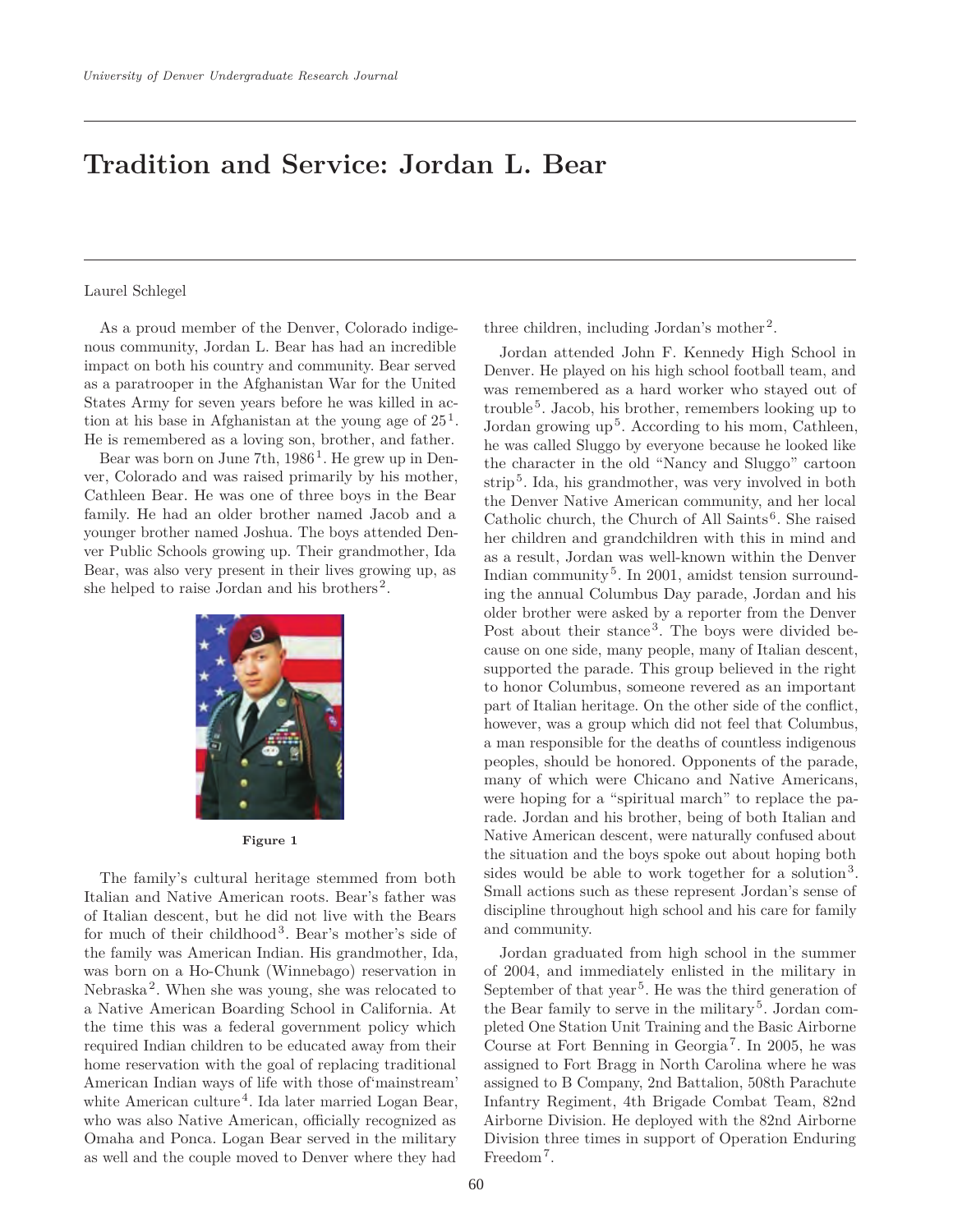Operation Enduring Freedom officially began with allied airstrikes in Afghanistan on October 7, 2001, in response to the terrorist attacks on September 11th of that year<sup>8</sup>. The terrorist attacks were linked to a group known as al Qaeda, which operated under the protection of the Taliban regime<sup>9</sup>. Operation Enduring Freedom was launched with the goal of preventing the Taliban from continuing to provide a safe haven to al Qaeda in Afghanistan<sup>9</sup>. Forces in Afghanistan fought against the Taliban insurgency, as well as the corrupt Afghan National Army, Afghan National Police, and Afghan Border Police<sup>8</sup>.

Bear was first deployed to Afghanistan in February of  $2007<sup>7</sup>$ . By this point in the war, Turkey, Australia, Canada, Germany, Italy, the Netherlands and several other NATO forces had agreed to send troops to Afghanistan<sup>9</sup>. When Bear arrived in Afghanistan, there were already about 50,000 US and NATO troops there<sup>9</sup>. His first deployment lasted until April of 2008. He was then deployed again, a year later, in August of 2009<sup>7</sup>. At the end of that year, with an increase in US troops announced by President Obama, there was a total of about 100,000 U.S. troops and 40,000 NATO troops in Afghanistan<sup>9</sup>. Bears second deployment lasted until July of 2010. About a year later, on May 2, 2011 al Qaeda leader Osama bin Laden was killed by US Forces in Abbottabad, Pakistan<sup>9</sup>. The violence continued in Afghanistan however, and Bears time there was not finished.

About a year after returning from his second deployment, in the summer of 2011, Jordan married a woman named Sarah<sup>5</sup>. In the following December they had a son, whom they named Kayden Bear. This was his second child. He had a daughter three years earlier named Kailee Holbrook. Sarah and his children reside in Elton, Wisconsin<sup>10</sup>.

In 2012, Bear went on his third deployment to Afghanistan. He was stationed on an Afghan-NATO base in South Kandahar province7. In February of that year, reports that Qurans were burned at Bagram Airbase, a US military base in Afghanistan, led to violent protests <sup>9</sup>. In retaliation to these reports, several members of the Afghan National Army at Bear's base turned their weapons on his unit<sup>11</sup>. Army officials told Jordan's mother that he had been trying to lift a wounded soldier who had fallen next to him when he was shot and killed<sup>12</sup>. Bear and one other infantryman, Spc. Payton Jones, were killed in the attack on March 1, 2012. After Bear's death, Capt. Cecil Wolberton, the Commander of Company B remarked, "Staff Sgt. Bear set the example for all the squad leaders in his Platoon. He was a phenomenal leader and beloved by the men he led."<sup>7</sup>

During his time in service, Bear was awarded the Bronze Star, the Purple Heart, the NATO Medal, the Army Commendation Medal with one oak leaf cluster, the Army Good Conduct Medal with one oak leaf cluster, the National Defense Service Medal, the Afghanistan Campaign Medal with 3 combat stars, the Global War on Terrorism Service Medal, the Army Service Ribbon, the Overseas Service Ribbon with numeral 3, the Combat Infantryman's Badge and the Parachutist Badge<sup>7</sup>.

His service as an American Indian is an important part of who he was as well. Native Americans have a long history of serving in the United States armed forces and, according to the Smithsonian Museum of the American Indian, "in recent decades, they have served at a higher rate in proportion to their population than any other ethnic group."<sup>13</sup> In the Afghanistan and Iraq wars, American Indian, Alaska Native, and Native Hawaiian men and women continue to serve in our armed forces in high numbers<sup>14</sup>. According to the Smithsonian, of the current 1.2 million servicemen and women, 24,000 of these are Native Americans<sup>14</sup>. This is a fascinating statistic, given the complicated relationship that Indigenous people have had with the U.S. government. From colonization and genocide, to the intentional suppression of Native culture and forced relocation of Natives from their homelands onto reservations, it is hard to understand why so many would choose to serve and sacrifice their lives – like Bear did – for this country. The Smithsonian explains that it is oftentimes because service in the armed forces is considered a continuation of the warrior role in traditional Native culture<sup>13</sup>. Servicemen and women are often some of the most honored community members in Native American communities as well <sup>13</sup>. Looking at the Bear family, this is clear. As a third-generation soldier, Jordan and his family respected his path as a soldier. In the end however, for many American Indians, their choice to serve their country comes down to protecting their homeland and families – just like it would for any other soldier. For many, it is the love of home and country that drives them to serve their  $country<sup>13</sup>$ .

Bear was loved and honored by many. Representative Reid Ribble of Wisconsin remarked, "Staff Sergeant Bear embodied the best qualities of a true American soldier. He served this country with honor and exhibited profound bravery and selflessness. Staff Sergeant Bear was a loving son, a devoted father and now he will forever be known as an American hero. He is remembered by friends and family as a man with a courageous and strong spirit who earned the unwavering respect of his peers." <sup>7</sup> Bear is buried at Fort Logan National Cemetery. At the time of his death, his daughter was 4 years old and his son was 2 months old. The gravity of his loss was clear at his funeral as his family and friends gathered for a four-day wake where a fire burned for the wake's entirety. This is a native American tradition said to carry his family's prayers to Bear in the smoke. Rituals like this are often used today by Native communities who continue traditions that either help returning veterans heal or as in Jordan's case, help those who died overseas